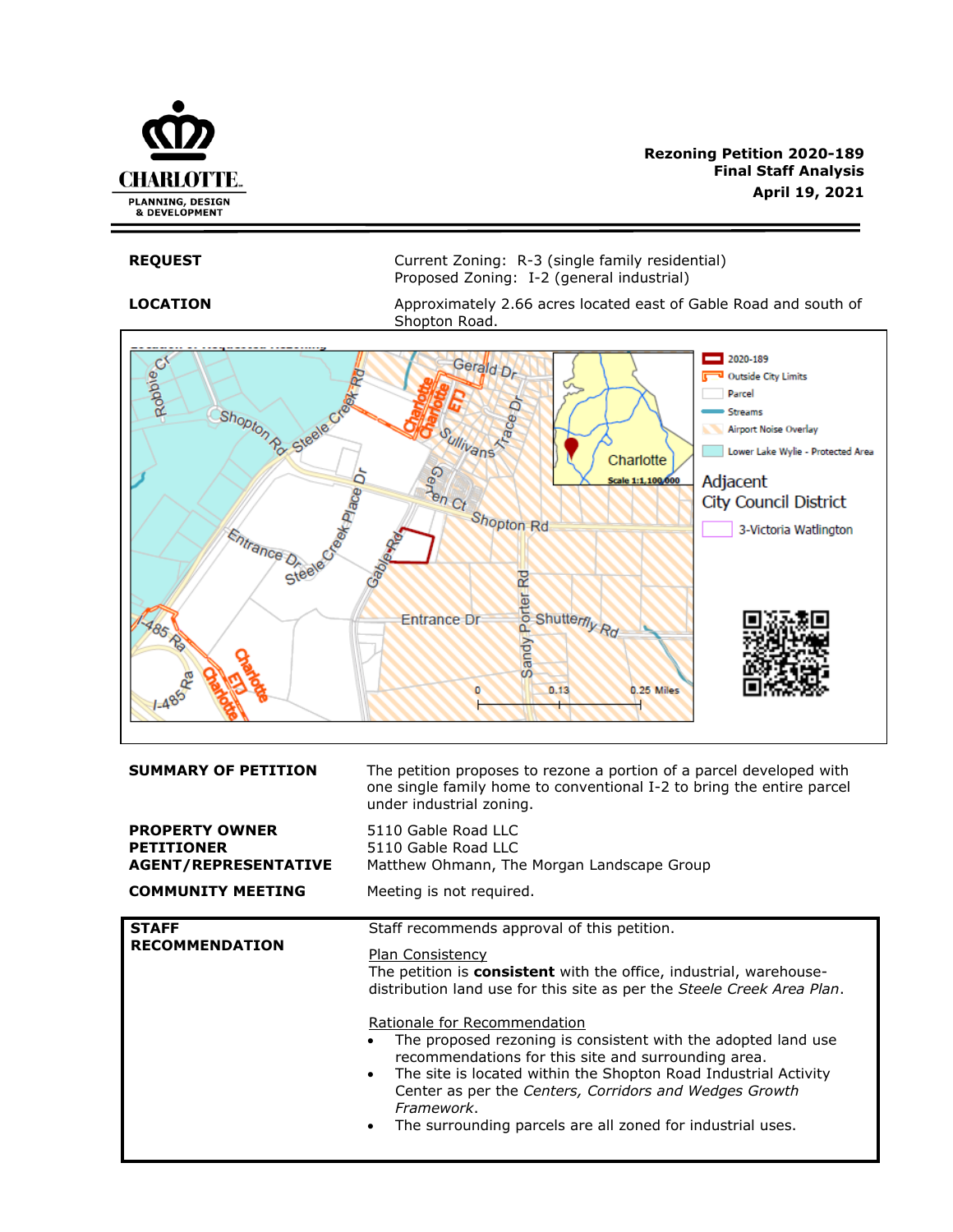#### **PLANNING STAFF REVIEW**

#### • **Proposed Request Details**

This is a conventional rezoning petition with no associated site plan.

## • **Existing Zoning and Land Use**



The existing site is zoned R-3 and I-2. The surrounding land uses include industrial and business zoned properties.



The site is surrounded by a mix of uses including warehouses, a landscaping contractor, and a garden center. The site is marked by a red star.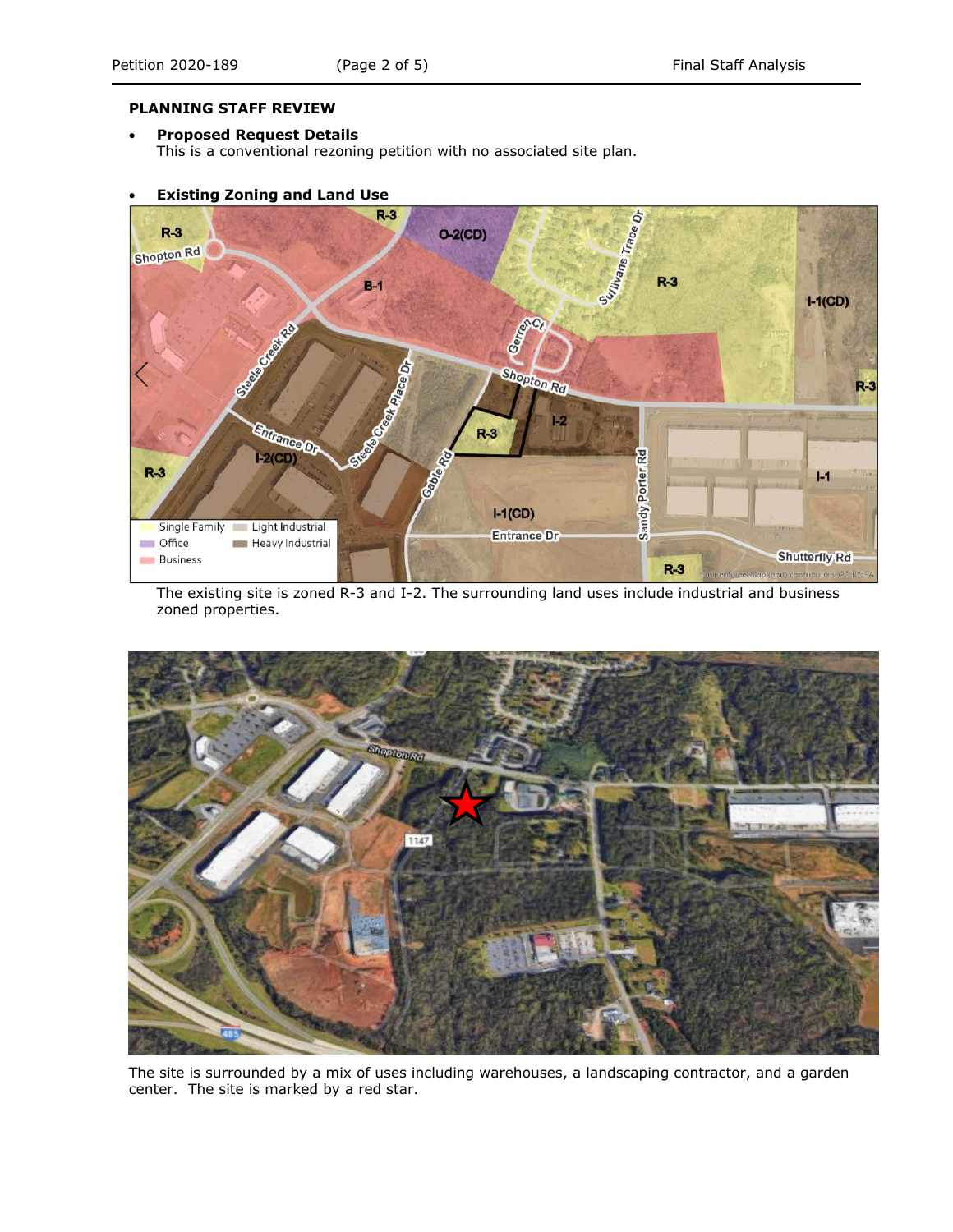

The property to the north is developed with one single family home.



The property to the east is developed with a garden center.



The property to the south is being developed with up to 525,000 square feet of industrial, office, and distribution uses.



The property to the west is vacant wooded land.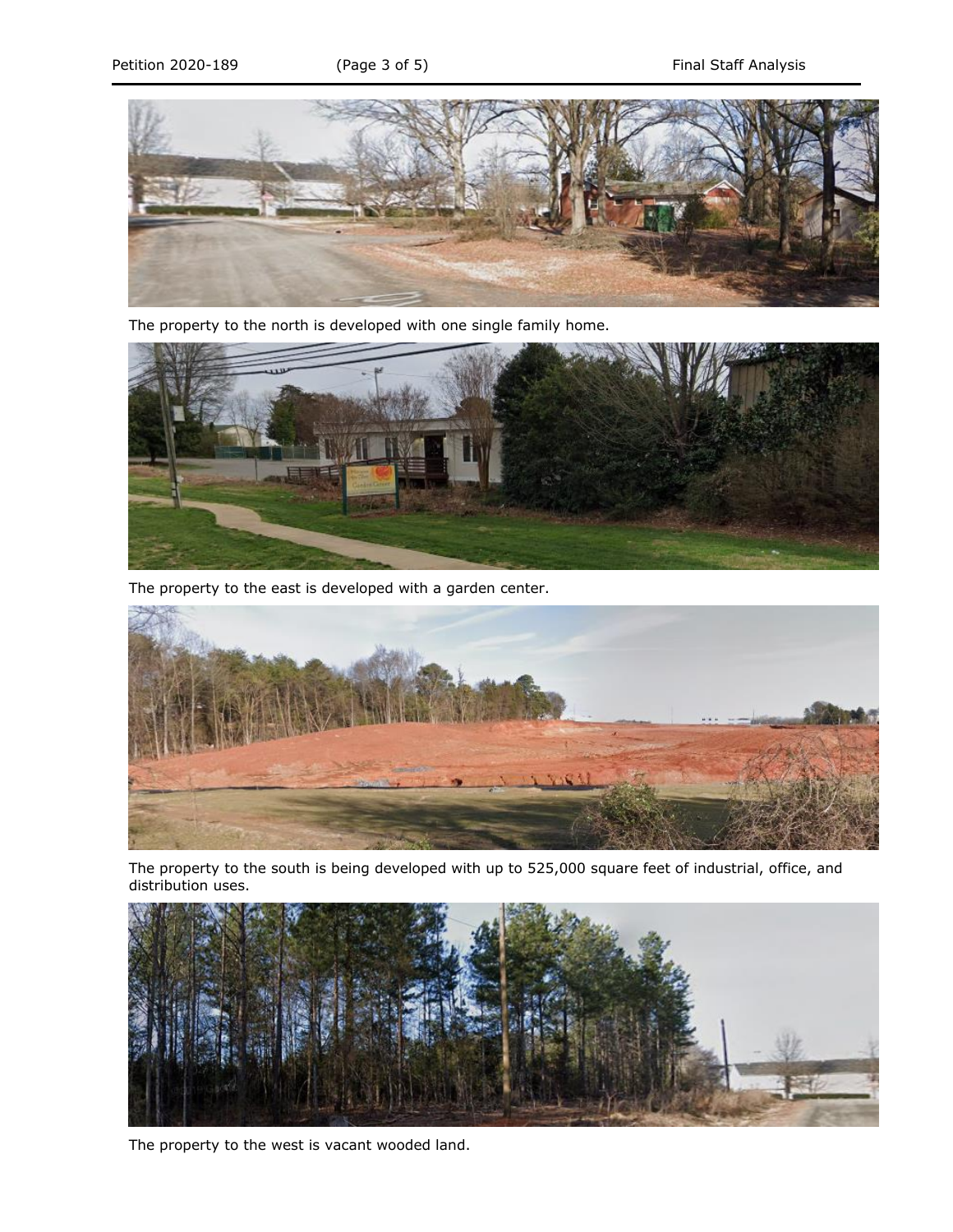## • **Rezoning History in Area**



| <b>Petition</b><br><b>Number</b> | <b>Summary of Petition</b>                                                                                                                                                                                                                                    | <b>Status</b> |
|----------------------------------|---------------------------------------------------------------------------------------------------------------------------------------------------------------------------------------------------------------------------------------------------------------|---------------|
| 2017-148                         | The petition amended an approved I-2(CD) plan to revise<br>the orientation and layout of a proposed building located in<br>an existing industrial business park and eliminated a buffer<br>due to a change in zoning classification of an adjacent<br>parcel. | Approved      |
| 2016-009                         | The petition rezoned 48.8 acres to $I-1$ (CD) to allow the<br>development of up to 525,000 square feet of industrial,<br>office, and distribution uses.                                                                                                       | Approved      |

# • **Public Plans and Policies**



• The *Steele Creek Area Plan* recommends office, industrial, warehouse-distribution land uses for this site.